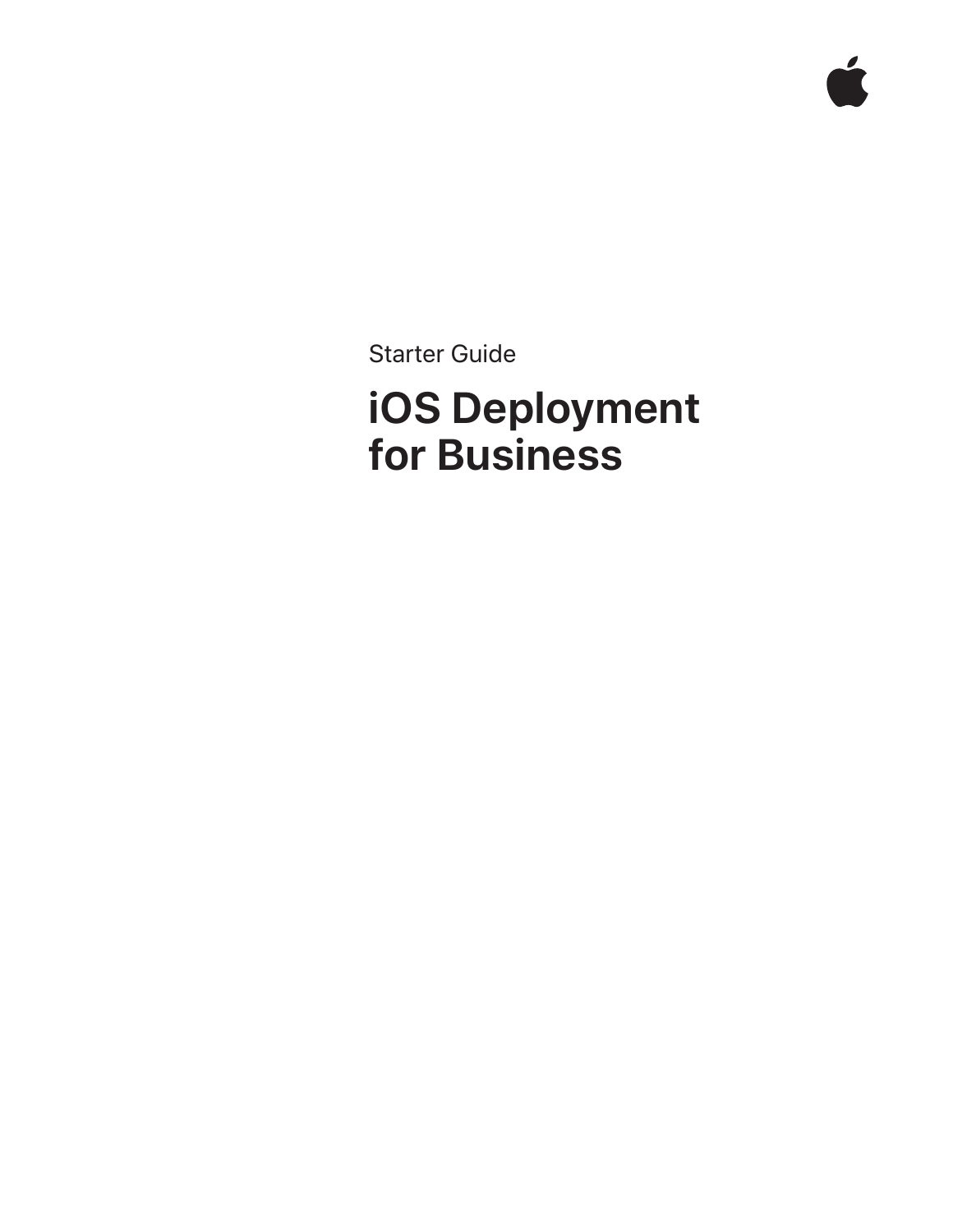#### **Contents**

**Overview** Ownership Models Deployment Steps Support Options **Summary** 

## **Overview**

iPhone and iPad can transform your business and how your employees work. They can significantly boost productivity and give your employees the freedom and flexibility to work in new ways, whether in the office or on the go. Embracing this modern way of working leads to benefits across the entire organization. Users have better access to information, so they feel empowered and are able to creatively solve problems. By supporting iOS, IT departments are viewed as shaping the business strategy and solving real-world problems, rather than just fixing technology and cutting costs. Ultimately everyone benefits, with an invigorated workforce and new business opportunities everywhere.

Setting up and deploying iPhone and iPad throughout your business has never been easier. With key programs from Apple and a third-party mobile device management solution, your organization can easily deploy iOS devices and apps at scale.

- Mobile device management (MDM) allows you to configure and manage your devices, and wirelessly distribute and manage your apps.
- The Device Enrollment Program (DEP) automates enrollment of Apple devices into your MDM solution to streamline deployment with zero-touch configuration for IT.
- The Volume Purchase Program (VPP) lets you purchase apps and books in bulk and distribute them to users wirelessly.

This document offers guidance on deploying iOS devices in your organization and helps you create a deployment plan that best suits your environment. These programs and tools, described in the Deployment Steps section of this overview, are covered in greater detail in the online iOS Deployment Reference.

iOS Deployment Reference: help.apple.com/deployment/ios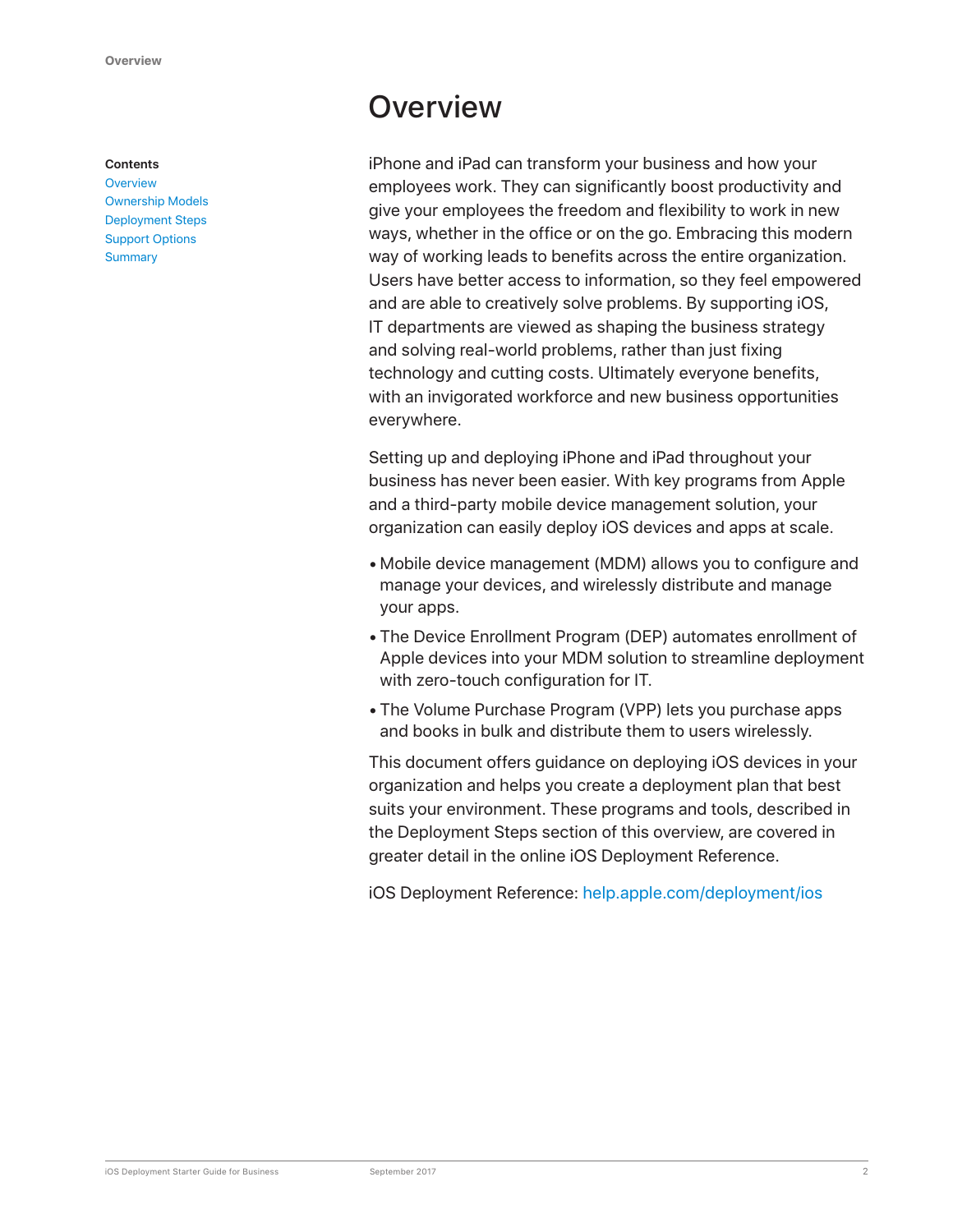# Ownership Models

Evaluating ownership models and choosing the one that's right for your organization is an important first step to deployment. There are several ways to approach deployment, depending on who owns the device. Start by identifying what's best for your organization.

Two ownership models for iOS devices are commonly used in the enterprise:

- Organization owned
- User owned

While most organizations have a preferred model, you might encounter multiple models in your environment. For example, a corporate office might deploy a user-owned strategy by allowing employees to set up a personal iPad, while keeping corporate resources protected and managed without impacting the user's personal data and apps. However, the corporation's retail stores might deploy an organization-owned strategy that allows several employees to share iOS devices to process customer transactions.

Exploring these models will help you identify the best choices for your unique environment. Once you've identified the right model for your organization, your team can explore Apple's deployment and management capabilities in detail.

### Organization-owned devices

With an organization-owned model, you can purchase devices from Apple or a participating Apple Authorized Reseller or carrier. In this case, you can provide a device to each user (a *personally enabled* deployment) or rotate devices among users (a *nonpersonalized* deployment). By using a combination of these models, key technologies from Apple, and an MDM solution, you can fully automate device setup and configuration.

**Personally enabled.** When using a personally enabled strategy, you can have each user choose their own device and enroll it with an MDM solution that provides organizational settings and apps over the air. For devices purchased directly from Apple or participating Apple Authorized Resellers or carriers, you can also take advantage of DEP to automatically enroll new devices into your MDM solution. Once configured, these devices can be personalized by their user with their own apps and data, in addition to any corporate account or apps provided by your organization.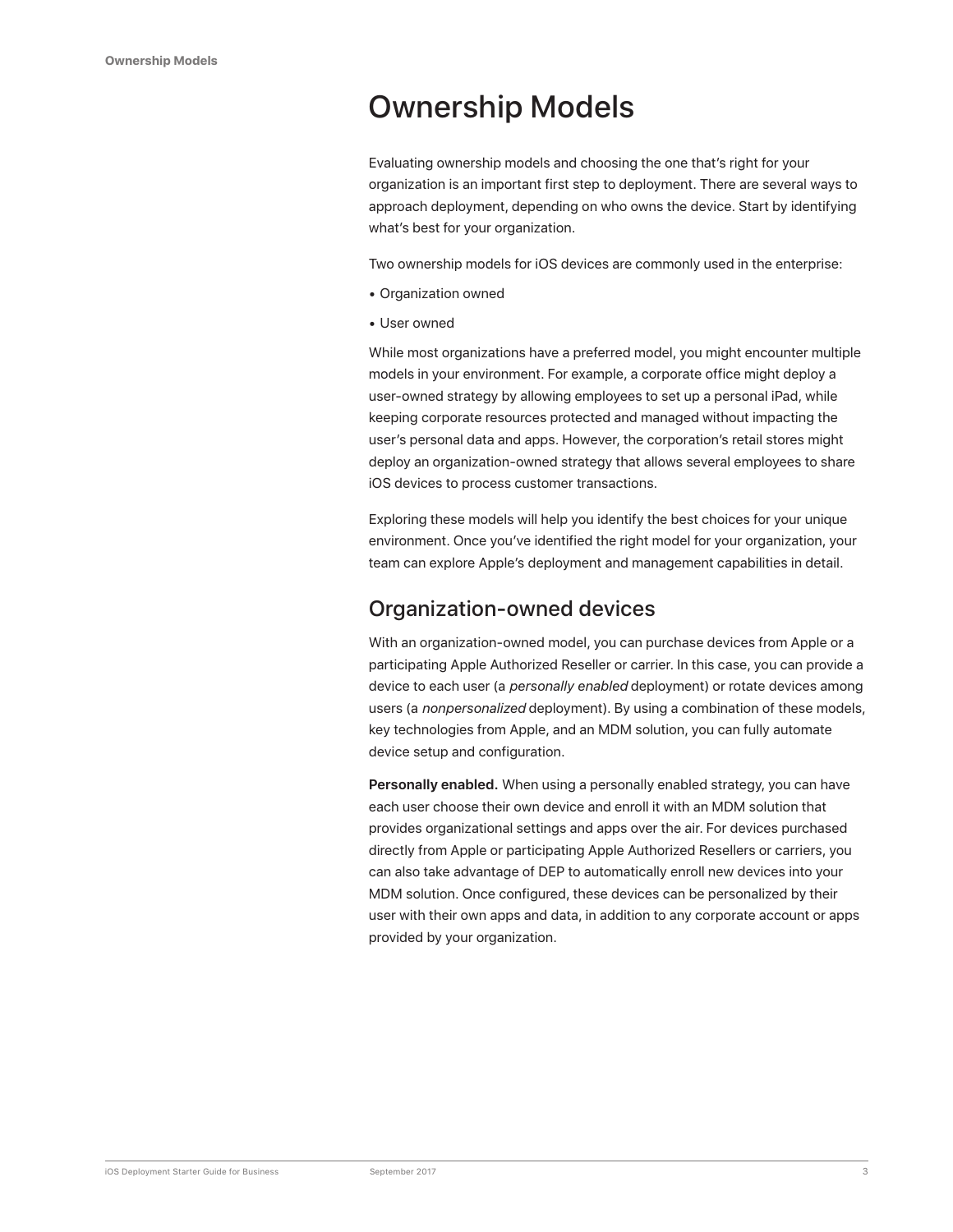**Nonpersonalized.** When devices are shared by several people or used for a single purpose (for example, in a restaurant or a hotel), IT administrators typically configure and manage them centrally rather than relying on an individual user to perform the setup. With a nonpersonalized device deployment, users generally aren't permitted to install apps or save any personal data on the device. The following chart illustrates the actions required by both the administrator and the user during each step of an organization-owned strategy. Unless otherwise indicated, actions serve both *personally enabled* and *nonpersonalized* deployments.

|                | Administrator                                                                                       | User                                                                                                                                                                                          |
|----------------|-----------------------------------------------------------------------------------------------------|-----------------------------------------------------------------------------------------------------------------------------------------------------------------------------------------------|
| <b>Prepare</b> | • Evaluate your infrastructure<br>• Select an MDM solution<br>• Enroll in Apple Deployment Programs | • No user action necessary                                                                                                                                                                    |
| Set up         | • Configure devices<br>• Distribute apps and books                                                  | • No user action necessary                                                                                                                                                                    |
| <b>Deploy</b>  | • Distribute devices<br>Personally enabled only<br>• Allow users to personalize                     | Personally enabled only<br>• Download and install apps and books<br>• Use Apple ID, iTunes Store, and iCloud<br>accounts, if applicable<br>Nonpersonalized only<br>• No user action necessary |
| Manage         | • Administer devices<br>• Deploy and manage additional content                                      | Personally enabled only<br>• Discover additional apps to use<br>Nonpersonalized only<br>• No user action necessary                                                                            |

### User-owned devices

When devices are purchased and set up by the user—in what's commonly referred to as a BYOD, or bring-your-own-device deployment—you can still provide access to corporate services such as Wi-Fi, mail, and calendars with MDM. Users must opt in to enroll in your organization's MDM solution.

BYOD. A BYOD deployment allows users to set up and configure their own devices. To gain access to corporate resources, users can configure settings manually, install a configuration profile, or, more commonly, enroll their devices with an MDM solution.

An advantage of using MDM to enroll personal devices is that it allows corporate resources and data to be managed in a way that is secure, yet also respectful of the user's personal privacy, data, and apps. IT can enforce settings, monitor corporate compliance, and remove corporate data and apps, while leaving personal data and apps on each user's device intact.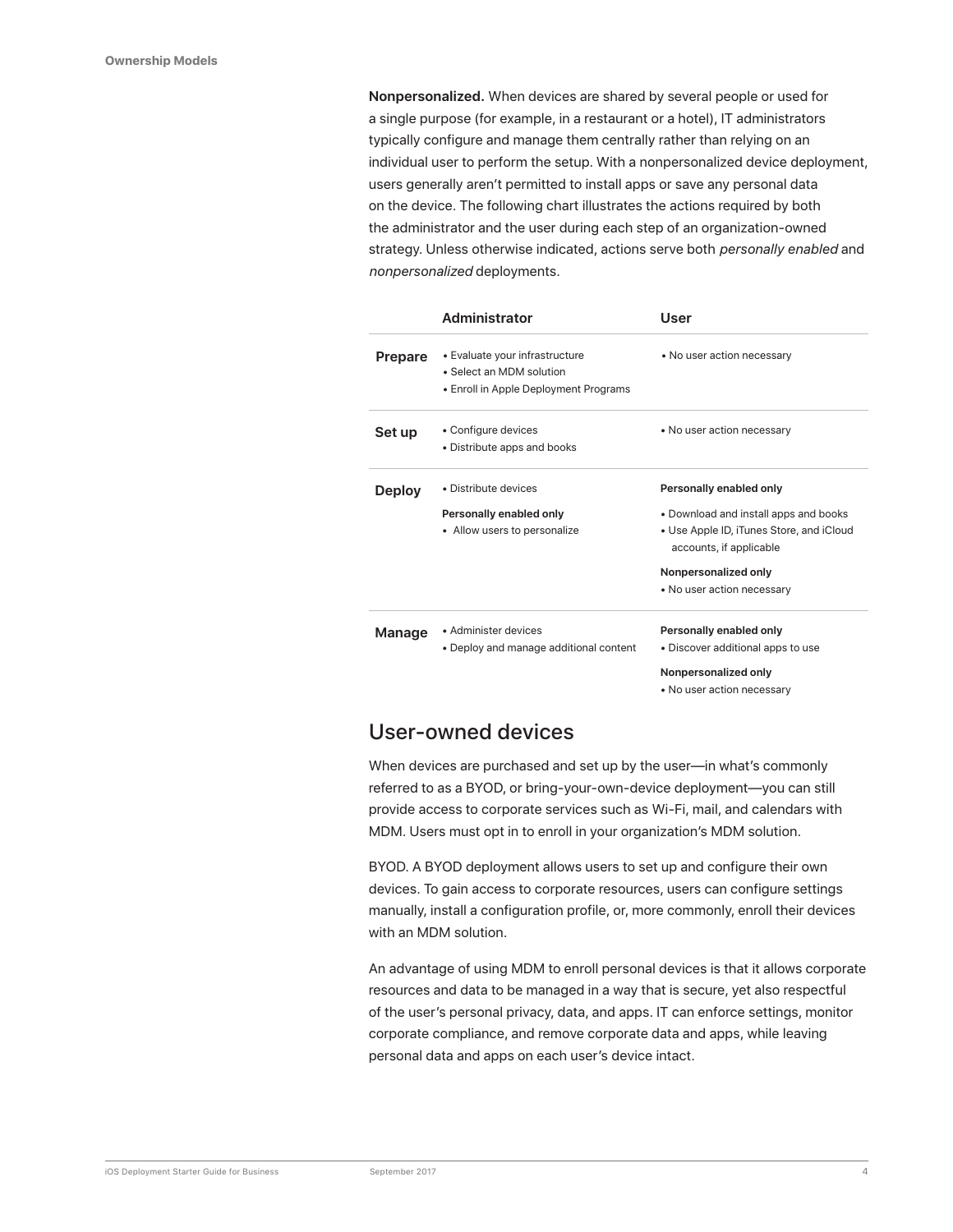The following chart illustrates the actions required by both the administrator and the user during each step of a user-owned deployment.

|                | Administrator                                                                                       | User                                                                        |
|----------------|-----------------------------------------------------------------------------------------------------|-----------------------------------------------------------------------------|
| <b>Prepare</b> | • Evaluate your infrastructure<br>• Select an MDM solution<br>• Enroll in Apple Deployment Programs | • Use Apple ID, iTunes Store, and iCloud<br>accounts, if applicable         |
| Set up         | • Configure devices<br>• Distribute apps and books                                                  | • Opt in to company's MDM solution<br>• Download and install apps and books |
| <b>Deploy</b>  | • No administrator action necessary                                                                 | • No user action necessary                                                  |
| Manage         | • Administer devices<br>Deploy and manage additional content                                        | • Discover additional apps to use                                           |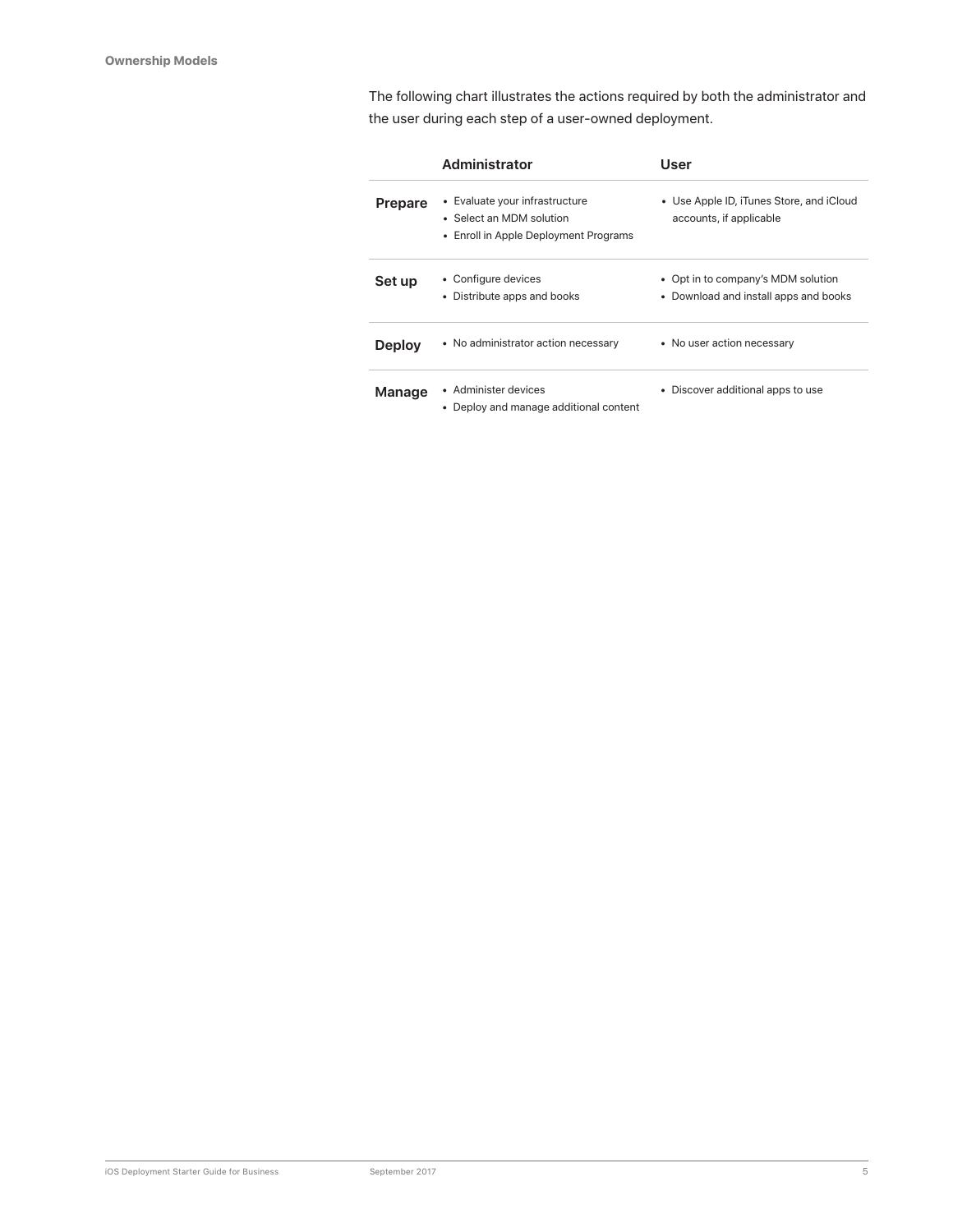# Deployment Steps

This section provides a more detailed look at each of the four steps for deploying devices and content: preparing the environment, setting up devices, deploying them, and managing them. The steps you use will depend on whether the organization or the user owns the devices.

### 1. Prepare

After identifying the right deployment model for your organization, follow these steps to lay the groundwork for deployment; you can take these actions even before you have your devices in hand.

### **Evaluate your infrastructure**

iPhone and iPad integrate seamlessly into most standard enterprise IT environments. It's important to assess your existing network infrastructure to make sure your organization takes full advantage of everything that iOS offers.

### **Wi-Fi and networking**

Consistent and dependable access to a wireless network is critical to setting up and configuring iOS devices. Confirm that your company's Wi-Fi network can support multiple devices with simultaneous connections from all your users. You might need to configure your web proxy or firewall ports if devices are unable to access Apple's activation servers, iCloud, or the iTunes Store. Apple and Cisco have also optimized how iPhone and iPad communicate with a Cisco wireless network, paving the way for other advanced networking features such as fast roaming and Quality of Service (QoS) optimization for apps.

Evaluate your VPN infrastructure to make sure users are able to securely access company resources remotely via their iOS devices. Consider using the VPN On Demand or Per-App VPN feature of iOS so that a VPN connection is initiated only when needed. If you plan to use Per-App VPN, make sure your VPN gateways support these capabilities and you purchase sufficient licenses to cover the appropriate number of users and connections.

You should also make sure that your network infrastructure is set up to work correctly with Bonjour, Apple's standards-based, zero-configuration network protocol. Bonjour enables devices to find services on a network automatically. iOS devices use Bonjour to connect to AirPrint-compatible printers and AirPlaycompatible devices, such as Apple TV. Some apps also use Bonjour to discover other devices for collaboration and sharing.

For more detail on Wi-Fi and networking for enterprise deployments, see the iOS Deployment

### Reference: help.apple.com/deployment/ios

Learn more about Bonjour: www.apple.com/support/bonjour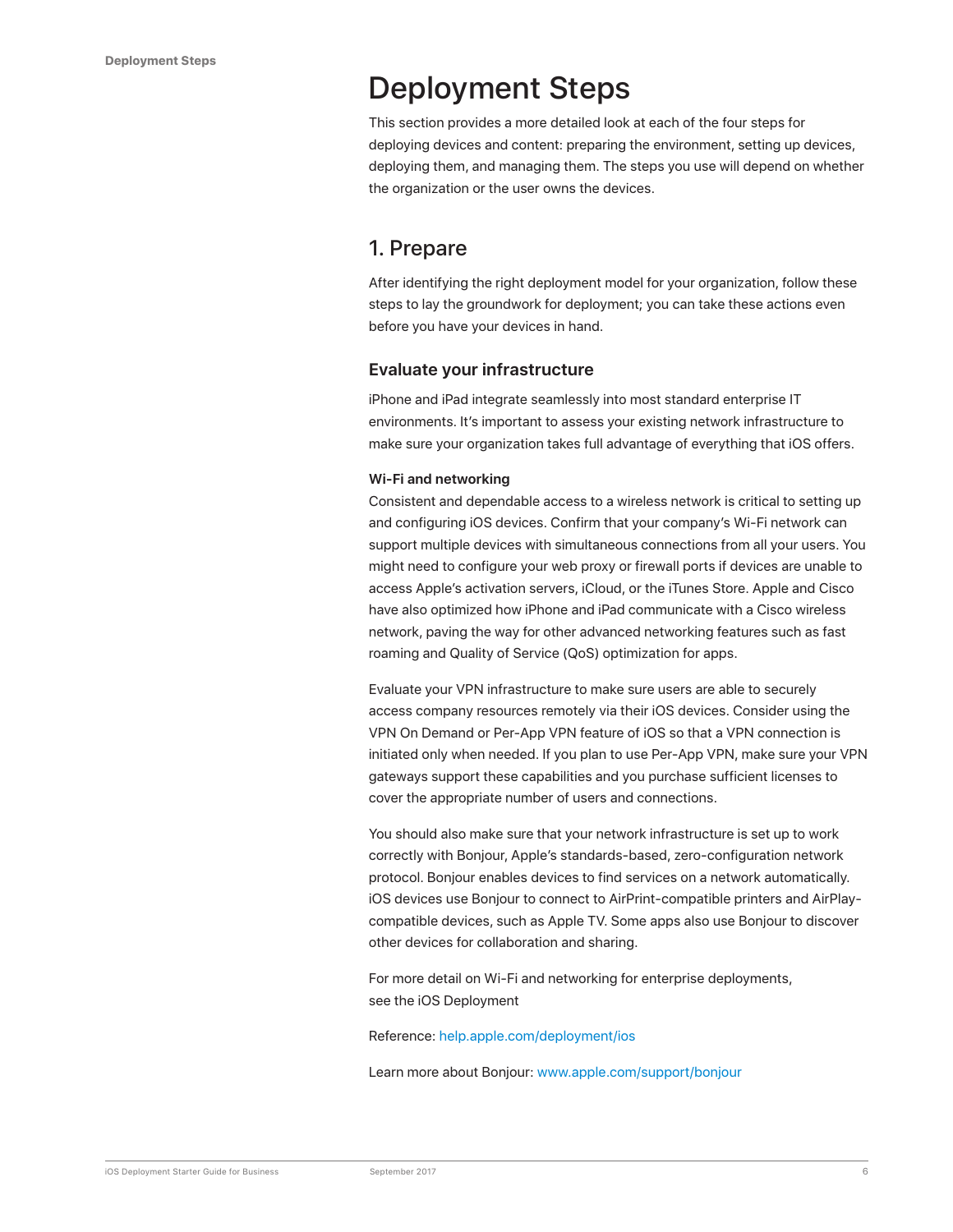### **Mail, contacts, and calendars**

If you use Microsoft Exchange, verify that the ActiveSync service is up to date and configured to support all users on the network. If you're using the cloudbased Office 365, ensure that you have sufficient licenses to support the anticipated number of iOS devices that will be connected. iOS also supports Office 365 modern authentication leveraging OAuth 2.0 and multi-factor authentication. If you don't use Exchange, iOS works with standards-based servers, including IMAP, POP, SMTP, CalDAV, CardDAV, and LDAP.

#### **Content Caching**

An integrated feature of macOS High Sierra, Content Caching stores a local copy of frequently requested content from Apple servers, helping to minimize the amount of bandwidth needed to download content on your network. Content Caching speeds up the download and delivery of software through the App Store, the Mac App Store, the iTunes Store, and the iBooks Store.

It can also cache software updates for faster downloading to iOS devices. Content Caching includes the tethered caching service, which allows a Mac to share its Internet connection with many iOS devices connected via USB.

Learn more about Content Caching: https://support.apple.com/en-us/HT208025

Learn more about tethered caching: https://support.apple.com/HT207523

#### **iTunes support**

iTunes isn't required for devices using iOS 5 or later, but you might want to support it so users can activate devices, sync media, or back up their devices to a computer.

iTunes supports several deployment configuration options that are appropriate for enterprise use, including disabling access to explicit content, defining which network services users can access within iTunes, and determining whether new software updates are available for users to install.

### **Select an MDM solution**

The Apple management framework for iOS gives organizations the ability to securely enroll devices in the corporate environment, wirelessly configure and update settings, monitor policy compliance, deploy apps and books, and remotely wipe or lock managed devices. These management features are enabled by third-party MDM solutions.

A variety of third-party MDM solutions are available to support different server platforms. Each solution offers different management consoles, features, and pricing. Before choosing a solution, review the resources listed below to evaluate which management features are most relevant to your organization. In addition to third-party MDM solutions, a solution from Apple is available called Profile Manager, a feature of macOS Server.

Learn more about managing devices and corporate data on iOS: https://images.apple.com/business/resources/docs/Managing\_Devices\_and\_ Corporate\_Data\_on\_iOS.pdf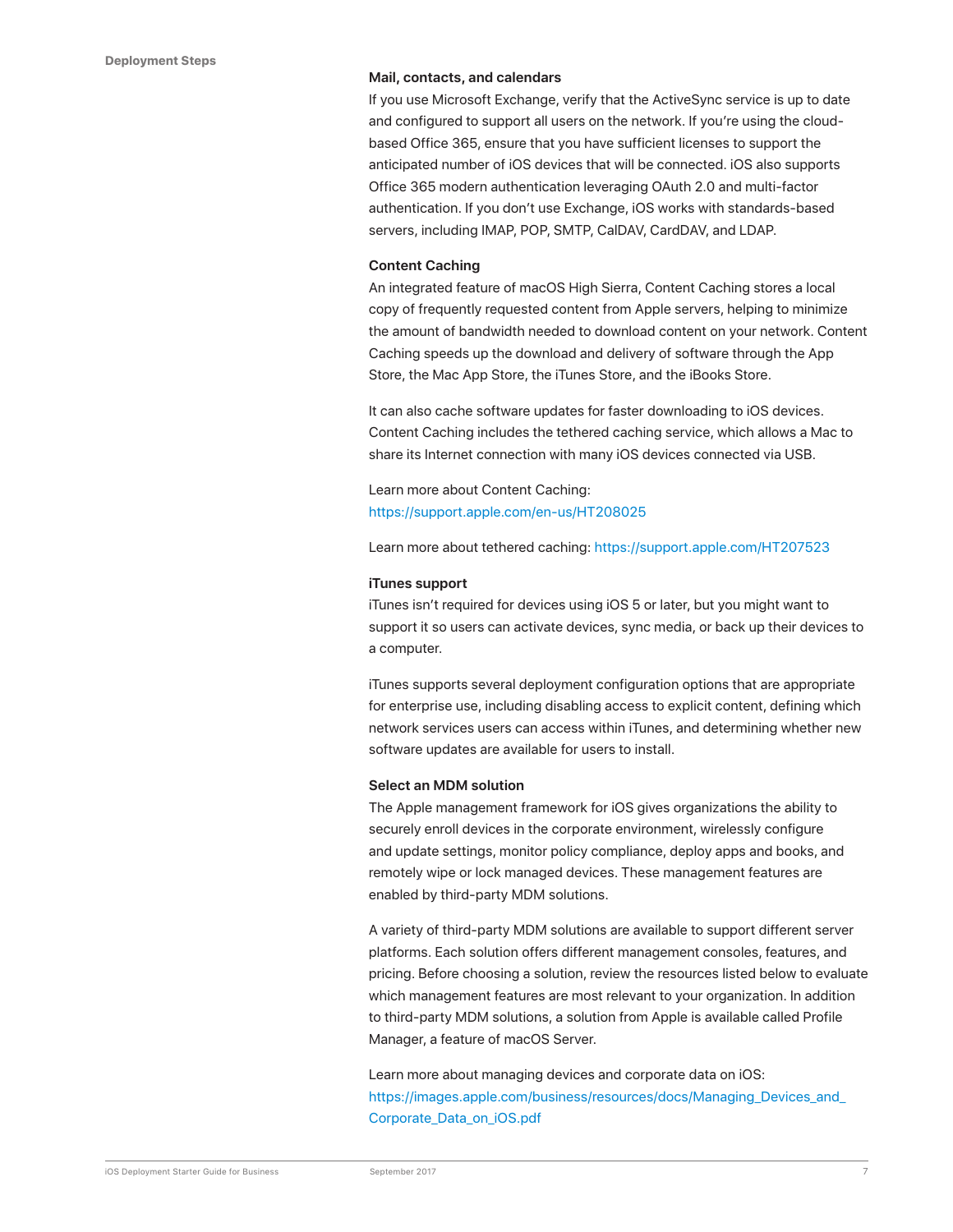### Learn more about Profile Manager: www.apple.com/macos/server/features/#profile-manager

### Enroll in Apple Deployment Programs

Apple Deployment Programs are a suite of programs that make it easy to manage your devices and content.

If you are new to Apple Deployment Programs, the account created during enrollment will be your program agent account. The program agent is the highest-level administrator for these programs and has full administrative control of the Apple Deployment Programs portal for your organization. The same program agent account can be used to enroll in each program.

### **Device Enrollment Program**

DEP provides a fast, streamlined way to deploy organization-owned iOS devices, Mac computers, and Apple TVs that are purchased directly from Apple or participating Apple Authorized Resellers or carriers. You can simplify initial setup by automating MDM enrollment and supervising devices without having to physically touch or prepare them before users get them. And you can further simplify the setup process for users by removing specific steps in Setup Assistant, so users are up and running quickly. You can also manually enroll iOS devices in the DEP using Apple Configurator 2, regardless of how you purchased them. With DEP, devices are always supervised and MDM enrollment is mandatory. To learn more about supervision, refer to the Supervised devices section.

Learn more about the Device Enrollment Program: www.apple.com/business/dep

### **Volume Purchase Program**

VPP allows businesses to purchase iOS apps and books in volume and distribute them to employees.<sup>1</sup> You can pay with a corporate credit card or with VPP Credit that you've procured using a purchase order.

You can also get custom B2B apps for iOS that are built uniquely for you by third-party developers and procured privately through the VPP store. Developers registered in the Apple Developer

Program can submit apps for B2B distribution using iTunes Connect, the same process used to submit other apps to the App Store.

Learn more about VPP: www.apple.com/business/vpp

#### **Apple Developer Enterprise Program**

Develop in-house iOS apps for use by your company using the Apple Developer Enterprise Program. This program offers a complete and integrated process for developing, testing, and distributing your iOS apps to employees within your organization. In-house apps are not submitted to the App Store and are not reviewed, approved, or hosted by Apple.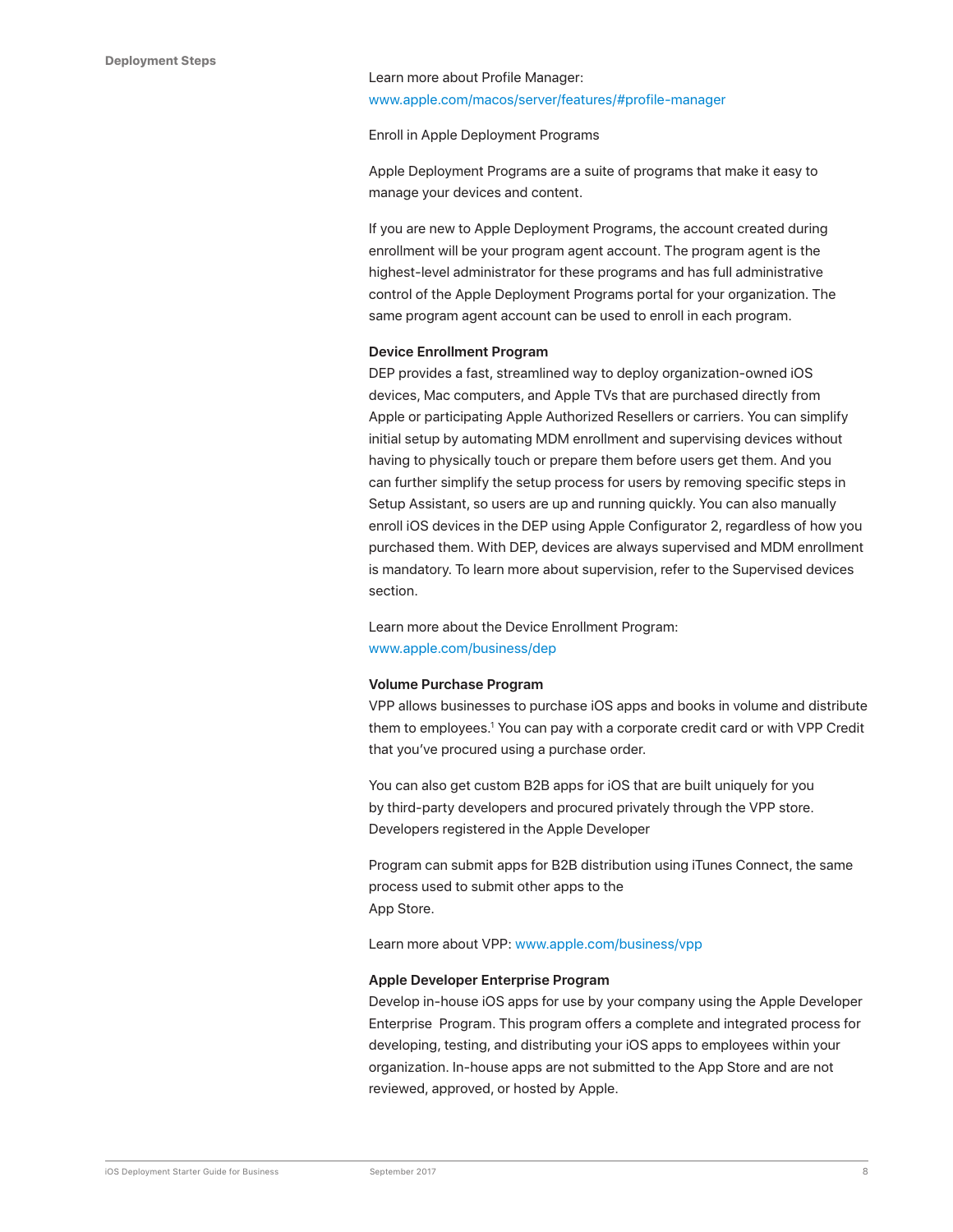Distribute your in-house apps either by hosting your app on a simple internal web server or by using a third-party MDM solution. The benefits of managing in-house apps with MDM include the ability to configure apps remotely; manage versions; configure single sign-on; set policies for network access, such as Per-App VPN; and control which apps can export documents. Your specific requirements, infrastructure, and level of app management will dictate which solution makes the most sense for you.

Learn more about the Apple Developer Enterprise Program: developer.apple.com/programs/enterprise

### 2. Set up

In this step, configure your devices and distribute your content by leveraging Apple Deployment Programs, an MDM solution, or optionally Apple Configurator 2. There are several ways to approach your setup, depending on who owns the devices and your preferred type of deployment.

### **Configure your devices**

Multiple options are available for configuring user access to corporate services. IT can set up devices by distributing configuration profiles. Additional configuration options are available for supervised devices.

### **Configuring devices with MDM**

To enable management, securely enroll your devices with an MDM server using a configuration profile—an XML file that allows you to distribute configuration information to an iOS device. These profiles automate the configuration of settings, accounts, restrictions, and credentials; they can be delivered through MDM if you need to configure many devices and prefer a low-touch, over-the-air deployment. Profiles can also be sent as an email attachment, downloaded from a web page, or installed on devices through Apple Configurator 2.

- **• Organization-owned devices.** Use DEP to enable automatic MDM enrollment of your users' devices upon activation. All iOS devices added to DEP are always supervised with mandatory MDM enrollment.
- **• User-owned devices.** Employees can decide whether or not to enroll their device in MDM. And to disassociate from MDM at any time, they simply remove the configuration profile from their device. But you should consider incentives for users to remain managed. For example, you might require users to enroll in MDM to get Wi-Fi network access—using your MDM solution to automatically provide the wireless credentials.

Once a device is enrolled, an administrator can initiate an MDM policy, option, or command. Then the iOS device receives notification of the administrator's action via the Apple Push Notification service (APNs), so it can communicate directly with its MDM server over a secure connection. With a network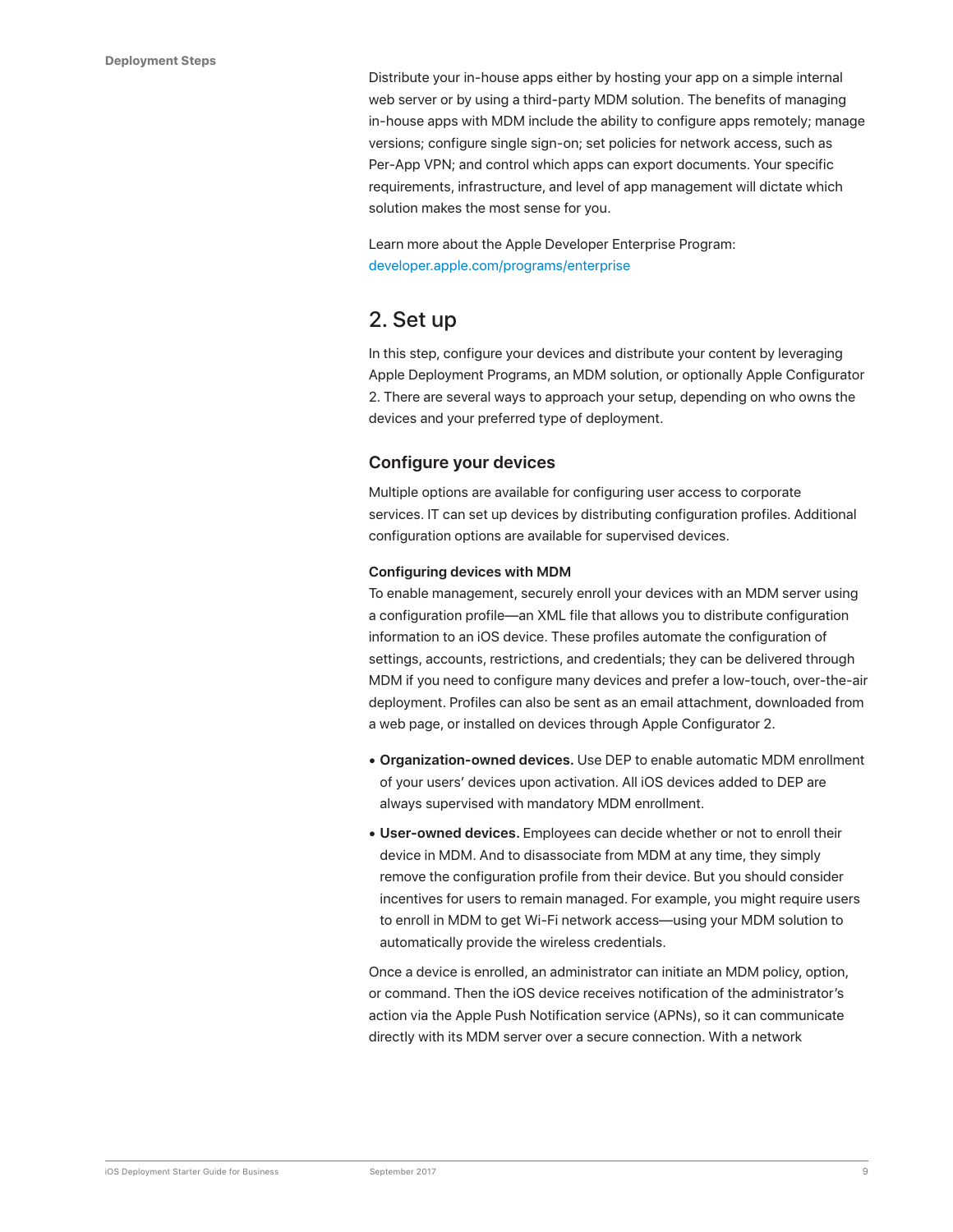connection, devices can receive APNs commands anywhere in the world. However, no confidential or proprietary information is transmitted via APNs.

#### **Configuring devices with Apple Configurator 2 (optional)**

Accelerate your initial deployments with the completely redesigned Apple Configurator 2. This free macOS application allows you to connect iOS devices to a Mac computer over USB and update iOS devices to the latest version of iOS, configure device settings and restrictions, and install apps and other content. After initial setup, you can continue to manage everything over the air using MDM.

Apple Configurator 2 has a user interface focused on your devices and the discrete tasks you want to perform on them. The application integrates seamlessly with DEP, enabling devices to automatically enroll in MDM using DEP settings. Custom workflows can be created within Apple Configurator 2 using Blueprints to combine discrete tasks.

Learn more about Apple Configurator 2: help.apple.com/configurator/mac/2.0/

### **Supervised devices**

Supervision provides additional management capabilities for iOS devices owned by your organization, allowing restrictions such as disabling AirDrop or placing the device in Single App Mode. It also provides the ability to enable a web filter via a global proxy to ensure that the users' web traffic stays within the organization's guidelines, prevent users from resetting their device to factory defaults, and many more. By default, all iOS devices are nonsupervised. You can use DEP to enable supervision or you can manually enable supervision using Apple Configurator 2.

Even if you don't plan to use any supervised-only features now, consider supervising your devices when you set them up, so you can take advantage of supervised-only features in the future. Otherwise, you'll need to wipe devices that have already been deployed. Supervision isn't about locking down a device; rather, it enhances company-owned devices by extending management capabilities. In the long run, supervision provides even more options for your enterprise.

For a complete list of supervised settings, see the iOS Deployment Reference.

### **Distribute apps and books**

Apple offers extensive programs to help your organization take advantage of the great apps and content available for iOS.<sup>1</sup> With these capabilities, you can distribute apps and books purchased through VPP or apps you've developed in-house to devices and users, so your users have everything they need to be productive. At the time of purchase, you'll need to determine your distribution method: managed distribution or redemption codes.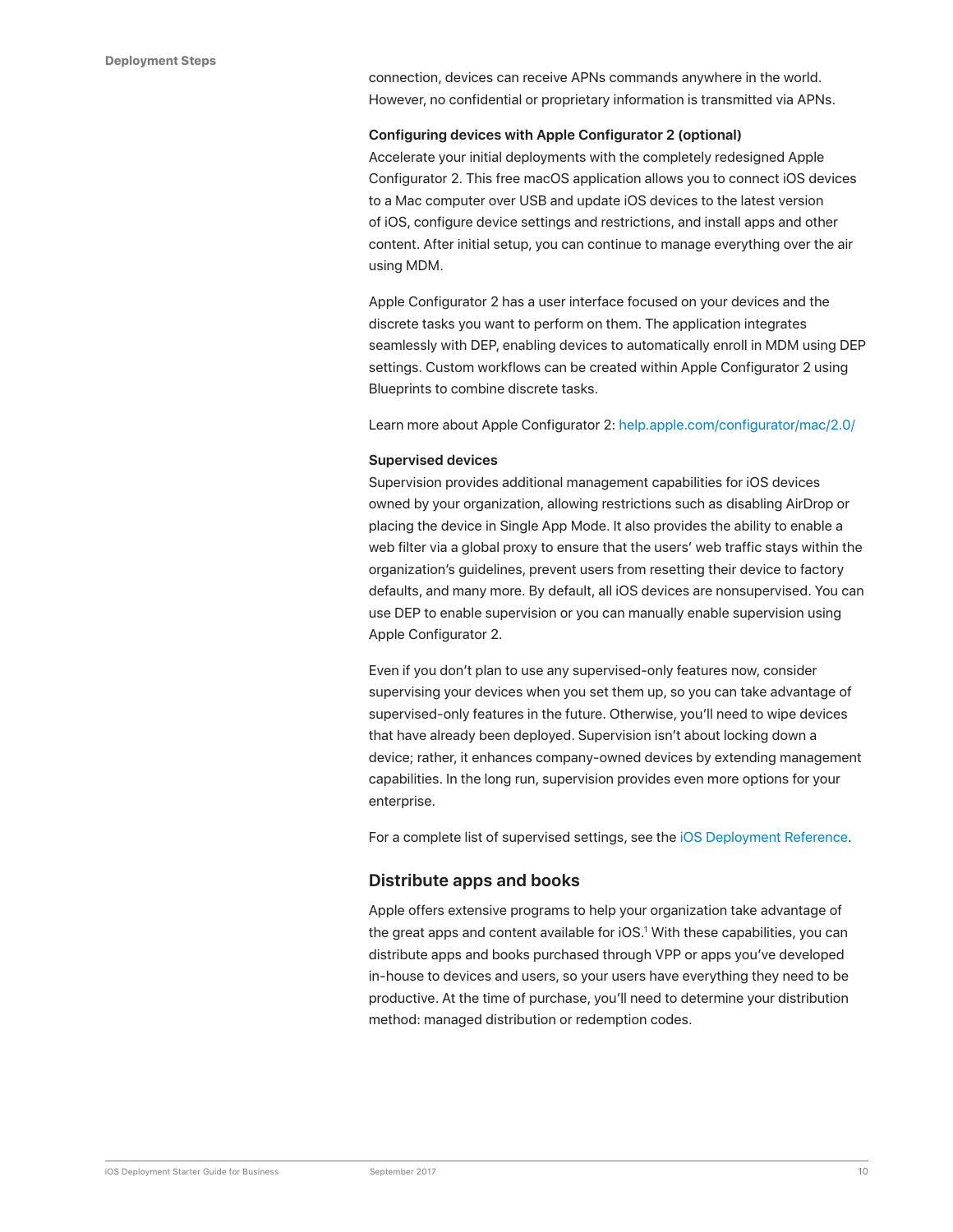### **Managed distribution**

With managed distribution, use your MDM solution or Apple Configurator 2 to manage apps and books purchased from the VPP store in any country where the app is available. To enable managed distribution, you must first link your MDM solution to your VPP account using a secure token. Once you're connected to your MDM server, you can assign VPP apps and books, even if the App Store on the device is disabled.

- **• Assign VPP apps to devices.** Using your MDM solution or Apple Configurator 2, assign apps directly to devices. This method saves several steps in the initial rollout, making your deployment significantly easier and faster, while giving you full control over managed devices and content. After an app is assigned to a device, the app is pushed to that device via MDM and no user invitation is required. Anyone using that device has access to the app.
- **• Assign VPP apps and books to users.** An alternative method is to use your MDM solution to invite users to your VPP organization through email or a push notification message. To accept the invitation, users sign in on their devices with a personal Apple ID. The Apple ID is registered with the VPP service, but remains completely private and not visible to the administrator. Once users agree to the invitation, they're connected to your MDM server so they can start receiving assigned apps and books. Apps are automatically available for download on all of a user's devices, with no additional effort or cost to you.

When apps you've assigned are no longer needed by a device or a user, they can be revoked and reassigned to different devices and users, so your organization retains full ownership and control of purchased apps. However, once distributed, books remain the property of the recipient and cannot be revoked or reassigned.

### **Redemption codes**

You can also distribute content using redemption codes. This is helpful when your organization cannot use MDM on the end user's device. For example, in a franchise business scenario. This method permanently transfers an app or a book to the user who redeems the code. Redemption codes are delivered in a spreadsheet format. A unique code is provided for each app or book in the quantity purchased. Each time a code is redeemed, the spreadsheet is updated in the VPP store, allowing you to view the number of redeemed codes at any time. Distribute the codes using MDM, Apple Configurator 2, email, or an internal website.

### **Installing apps and content with Apple Configurator 2 (optional)**

In addition to basic setup and configuration, Apple Configurator 2 can be used to install apps and content for devices you want to set up on behalf of the user. For personally enabled deployments, you can preinstall apps, saving time and network bandwidth. And for nonpersonalized deployments, you can fully set up your devices all the way to the Home screen. When you configure devices with Apple Configurator 2, you can install App Store apps, in-house apps, and documents. App Store apps require VPP. Documents are available for apps that support iTunes file sharing. To review or retrieve documents from iOS devices, connect them to a Mac running Apple Configurator 2.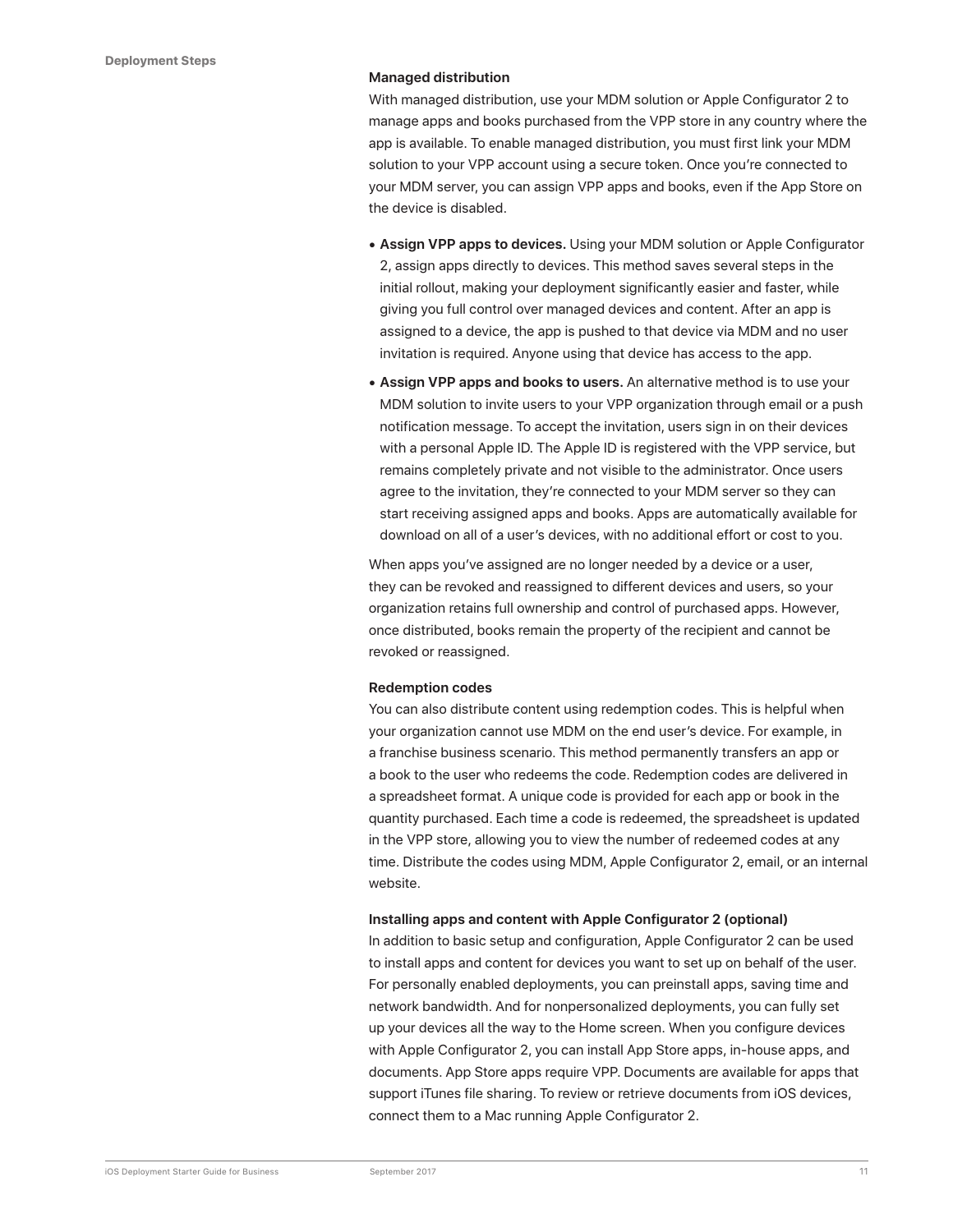### 3. Deploy

iOS makes it simple for employees to start using their devices right out of the box, without requiring help from IT.

### **Distribute your devices**

Once devices have been prepared and set up in the first two steps, they are ready for distribution. For personally enabled deployments, give devices to users who can use the streamlined Setup Assistant for further personalization and to finalize setup. For nonpersonalized deployments, distribute devices to your shift employees or place devices in kiosks designed to charge and secure the devices.

### **Setup Assistant**

Out of the box, users can activate their devices, configure basic settings, and start working right away with Setup Assistant in iOS. Beyond choosing basic settings, users can also customize their personal preferences, such as language, location, Siri, iCloud, and Find My iPhone. Devices that are enrolled in DEP are automatically enrolled in MDM right within the Setup Assistant.

### **Allow users to personalize**

For personally enabled and BYOD deployments, allowing users to personalize their devices with their own Apple IDs increases productivity, because users choose which apps and content will allow them to best accomplish their tasks and goals.

### **Apple ID**

An Apple ID is an identity that's used to log in to various Apple services such as FaceTime, iMessage, the iTunes Store, the App Store, the iBooks Store, and iCloud. These services give users access to a wide range of content for streamlining business tasks, increasing productivity, and supporting collaboration.

To get the most out of these services, users should use their own Apple IDs. Users who don't have an Apple ID can create one even before they receive a device. Setup Assistant also enables users to create a personal Apple ID if they don't already have one. Users do not need a credit card to create an Apple ID.

Learn how to create an Apple ID without a credit card: support.apple.com/en-us/HT204034 Sign up for an Apple ID: appleid.apple.com

### **iCloud**

iCloud allows users to automatically sync documents and personal content such as contacts, calendars, documents, and photos—and keep them up to date between multiple devices.<sup>2</sup> Users can also back up an iOS device automatically when connected to Wi-Fi, and use Find My iPhone to locate a lost or stolen iPhone, iPad, iPod touch, or Mac.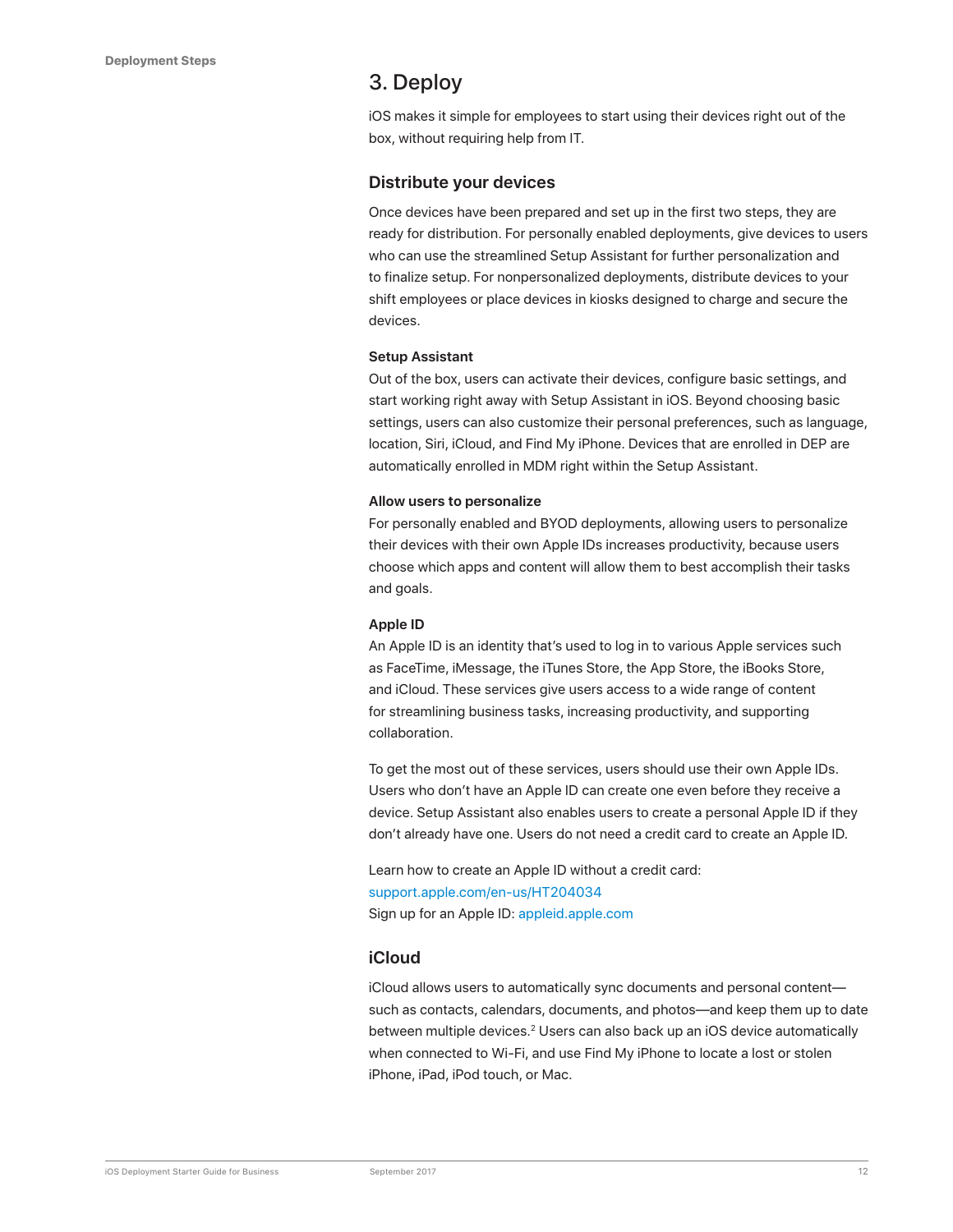Some services—such as Photo Stream, iCloud Keychain, iCloud Drive, and iCloud Backup—can be disabled through the use of restrictions, either entered manually on the device or set via configuration profiles. In addition, an MDM solution can prevent managed apps from being backed up to iCloud. This capability gives users the benefits of using iCloud for personal data while preventing corporate information from being stored in iCloud. Data from corporate accounts, such as Exchange, or data stored within enterprise inhouse apps are not backed up to iCloud.

Learn more about iCloud: www.apple.com/icloud

### 4. Manage

Once your users are up and running, a wide range of administrative capabilities are available for managing and maintaining your devices and content over time.

### Administer your devices

A managed device can be administered by the MDM server through a set of specific tasks. These tasks include querying devices for information, as well as initiating management tasks that allow you to manage devices that are out of policy, lost, or stolen.

### **Queries**

An MDM server can query devices for a variety of information, including hardware details such as serial number, device UDID, or Wi-Fi MAC address, as well as software details such as the iOS version and a detailed list of all apps installed on the device. This information helps to ensure that users maintain the appropriate set of apps.

### **Management tasks**

When a device is managed, an MDM server may perform a wide variety of administrative tasks, including changing configuration settings automatically without user interaction, performing an iOS update on passcode locked devices, locking or wiping a device remotely, or clearing the passcode lock so users can reset forgotten passwords. An MDM server may also request an iOS device to begin AirPlay mirroring to a specific destination or end a current AirPlay session.

### **Lost Mode**

Your MDM solution can place a supervised device in Lost Mode remotely. This action locks the device and allows a message with a phone number to be displayed on the Lock screen. With Lost Mode, supervised devices that are lost or stolen can be located because MDM remotely queries for their location the last time they were online. Lost Mode doesn't require Find My iPhone to be enabled.

### **Activation Lock**

With iOS 7.1 or later, you can use MDM to enable Activation Lock when a user turns on Find My iPhone on a supervised device. This allows your organization to benefit from the theft-deterrent functionality of Activation Lock, while still allowing you to bypass the feature if a user is unable to authenticate with their Apple ID.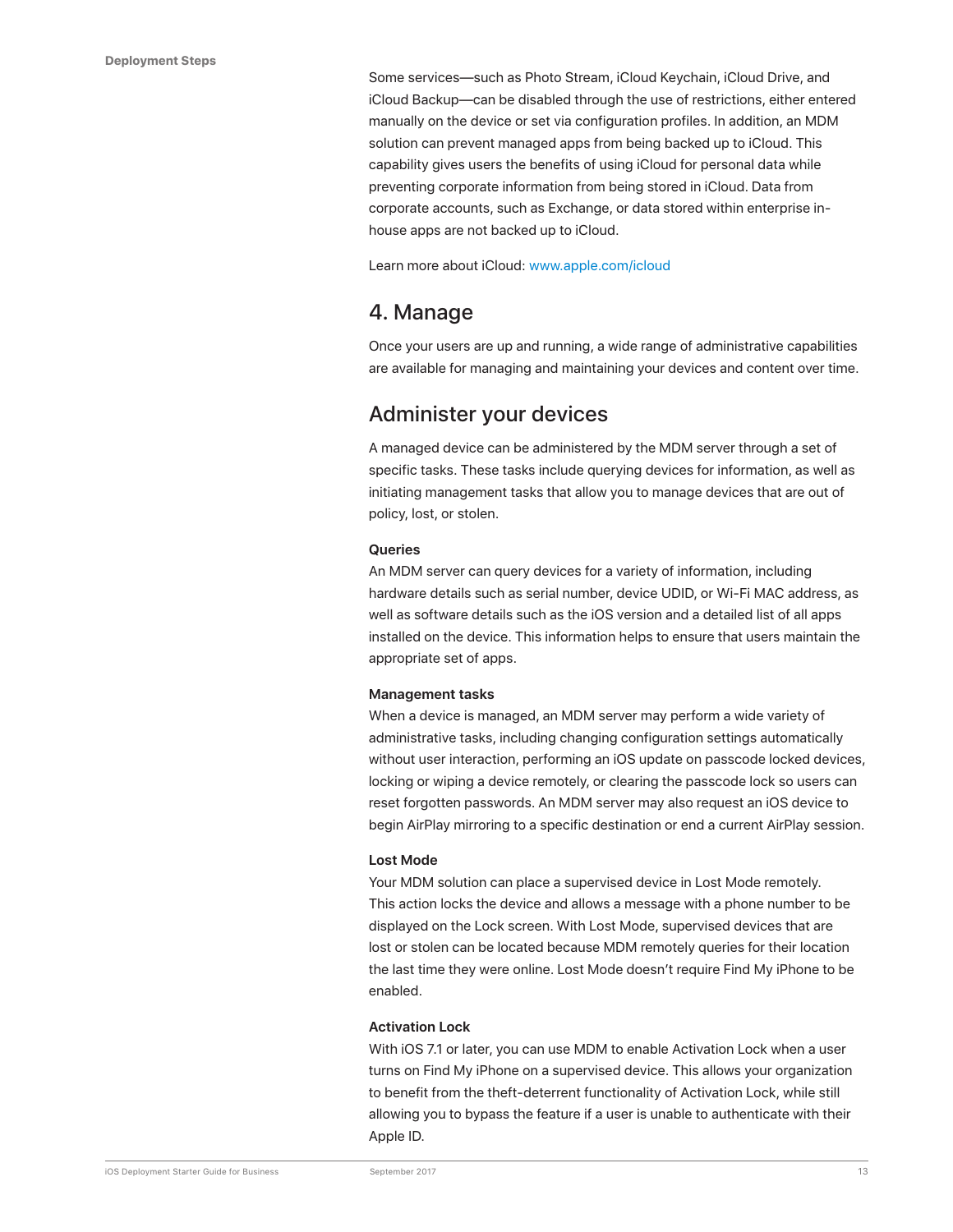### **Deploy and manage additional content**

Organizations often need to distribute apps so their users are productive. At the same time, organizations need to control how apps connect to internal resources or how data is securely handled when a user transitions out of the organization—all while coexisting alongside the user's personal apps and data.

#### **Internal app portals**

You have the option of creating an internal app portal for your employees, where they can easily find apps for their iOS devices. In-house apps, App Store app URLs or VPP codes, or custom B2B VPP codes can be linked from this portal, making it a single destination for users. You can manage and secure this site centrally. In addition, it's easy to build a portal internally or explore third-party MDM solutions to manage app distribution.

### **Managed content**

Managed content involves the installation, configuration, management, and removal of App Store and custom in-house apps, accounts, books, and documents.

- **• Managed apps.** In iOS, managed apps allow an organization to distribute free, paid, and enterprise apps over the air using MDM, while also providing the right balance of protecting corporate data and respecting user privacy. Managed apps can be removed remotely by an MDM server or when users remove their own devices from MDM. Removing the app also removes the data associated with the app. If an app remains assigned to a user through VPP, or if the user redeemed an app code using a personal Apple ID, the app can be downloaded again from the App Store, but it will not be managed by MDM.
- **• Managed accounts.** MDM can help your users get up and running quickly by setting up their mail and other accounts automatically. Depending on the MDM solution provider and integration with your internal systems, account payloads can also be pre-populated with a user's name, mail address, and, where applicable, certificate identities for authentication and signing.
- **• Managed books and documents.** MDM tools, books, ePub books, and PDF documents can be automatically pushed to user devices, so employees always have what they need. At the same time, managed books can be shared only with other managed apps or mailed using managed accounts. When the materials are no longer necessary, they can be removed remotely. Books purchased through VPP can be distributed through managed book distribution, but cannot be revoked and reassigned. A book already purchased by the user cannot be managed unless the book is explicitly assigned to the user by VPP.

### **Managed app configuration**

App developers can identify app settings and capabilities that can be enabled when installed as a managed app. Install these configuration settings before or after the managed app is installed. For example, IT could establish a set of default preferences for a Sharepoint app, so the user doesn't need to manually configure server settings.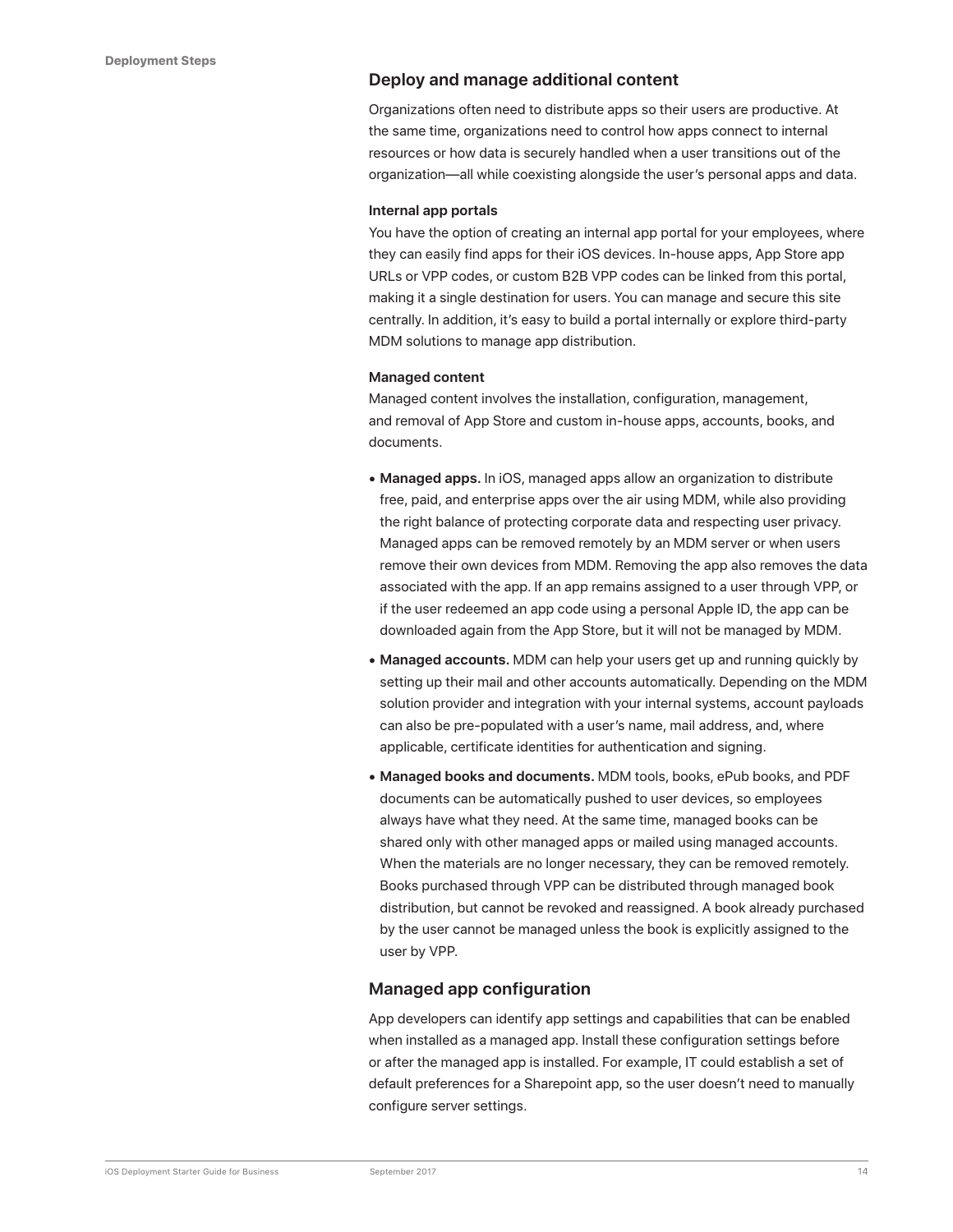Leading MDM solution providers have established the AppConfig Community and a standard schema that all app developers can use to support managed app configuration. The AppConfig Community is focused on providing tools and best practices around native capabilities in mobile operating systems. The community helps enable a more consistent, open, and simple way to configure and secure mobile apps to increase mobile adoption in business.

Learn more about the AppConfig Community: www.appconfig.org

### **Managed data flow**

MDM solutions provide specific features that enable corporate data to be managed at a granular level so that it does not leak out to users' personal apps and cloud services.

- **• Managed Open In.** Open In management uses a set of restrictions that prevents attachments or documents from managed sources from being opened in unmanaged destinations, and vice versa. For example, you can prevent a confidential email attachment in your organization's managed mail account from being opened in any user's personal apps. Only apps installed and managed by MDM can open this work document. The user's unmanaged personal apps do not appear in the list of apps available to open the attachment. In addition to managed apps, accounts, books, and domains, several extensions respect managed Open In restrictions.
- **• Single App Mode.** This setting helps the user stay focused on a task while using an iOS device by limiting the device to a single app. Developers can also enable this functionality within their apps to allow apps to enter and exit Single App Mode autonomously.
- **• Prevent backup.** This restriction prevents managed apps from backing up data to iCloud or iTunes. Disallowing backup prevents managed app data from being recovered if the app is removed via MDM but later reinstalled by the user.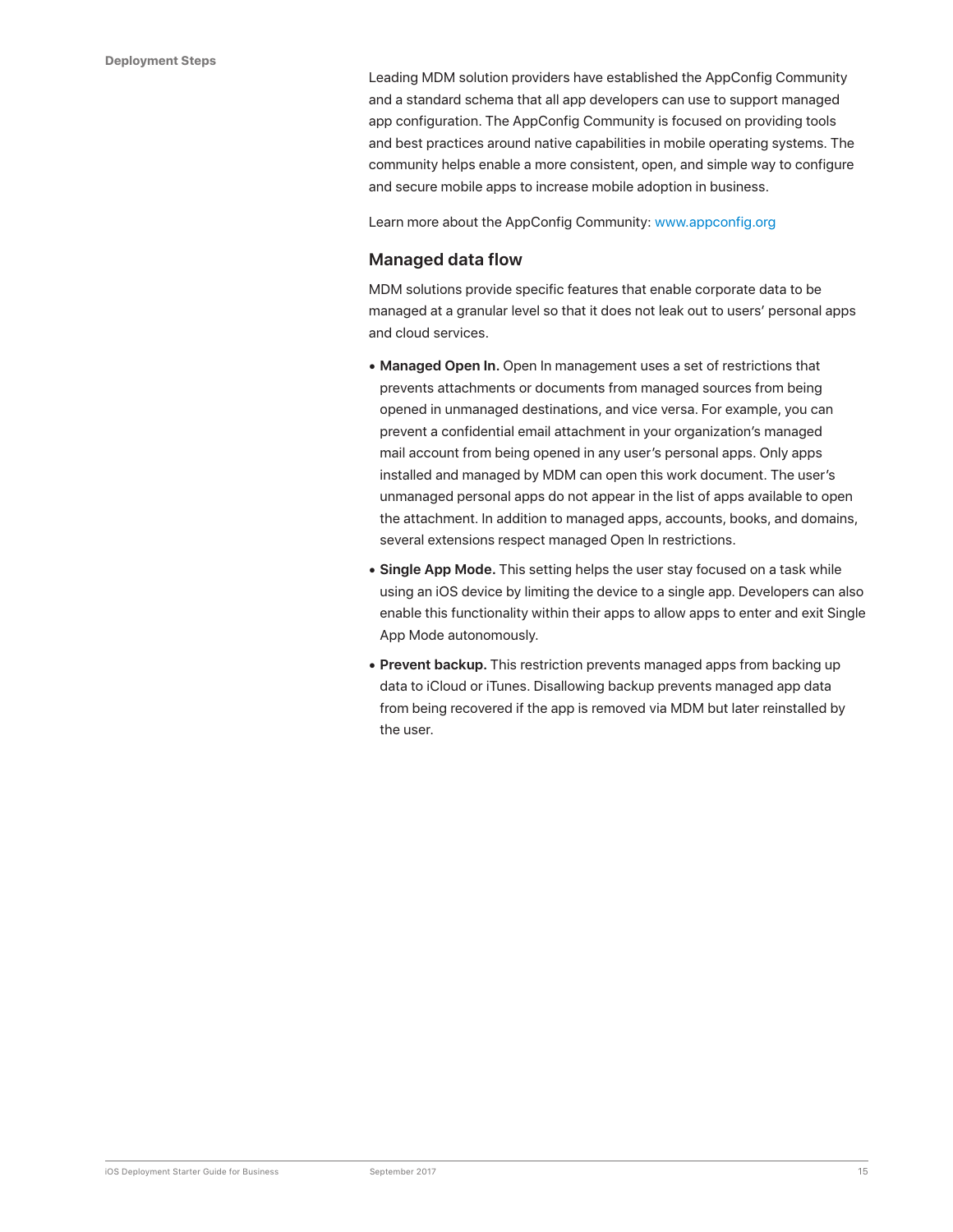# Support Options

Apple provides a variety of programs and support options for iOS users and IT administrators.

### **AppleCare for Enterprise**

For companies looking for complete coverage, AppleCare for Enterprise can help reduce the load on your internal help desk by providing technical support for employees over the phone, 24/7, with one-hour response times for toppriority issues. The program provides IT department-level support for all Apple hardware and software, as well as support for complex deployment and integration scenarios, including MDM and Active Directory.

### **AppleCare OS Support**

AppleCare OS Support provides your IT department with enterprise-level phone and email support for iOS, macOS, and macOS Server deployments. It offers up to 24/7 support and an assigned technical account manager, depending on the level of support you purchase. With direct access to technicians for questions on integration, migration, and advanced server operation issues, AppleCare OS Support can increase your IT staff's efficiency in deploying and managing devices and resolving issues.

### **AppleCare Help Desk Support**

AppleCare Help Desk Support provides priority telephone access to Apple's senior technical support staff. It also includes a suite of tools to diagnose and troubleshoot Apple hardware, which can help large organizations manage their resources more efficiently, improve response time, and reduce training costs. AppleCare Help Desk Support covers an unlimited number of support incidents for hardware and software diagnosis, as well as troubleshooting and issue isolation for iOS devices.

### **AppleCare for iOS device users**

Every iOS device comes with a one-year limited warranty and complimentary telephone technical support for 90 days after the purchase date. This service coverage can be extended to two years from the original purchase date with AppleCare+ for iPhone, AppleCare+ for iPad, or the AppleCare Protection Plan (APP) for iPod touch. You can call Apple's technical support experts as often as you like with questions. Apple also provides convenient service options when devices need to be repaired. In addition, AppleCare+ for iPhone and AppleCare+ for iPad offer up to two incidents of accidental damage coverage, each subject to a service fee.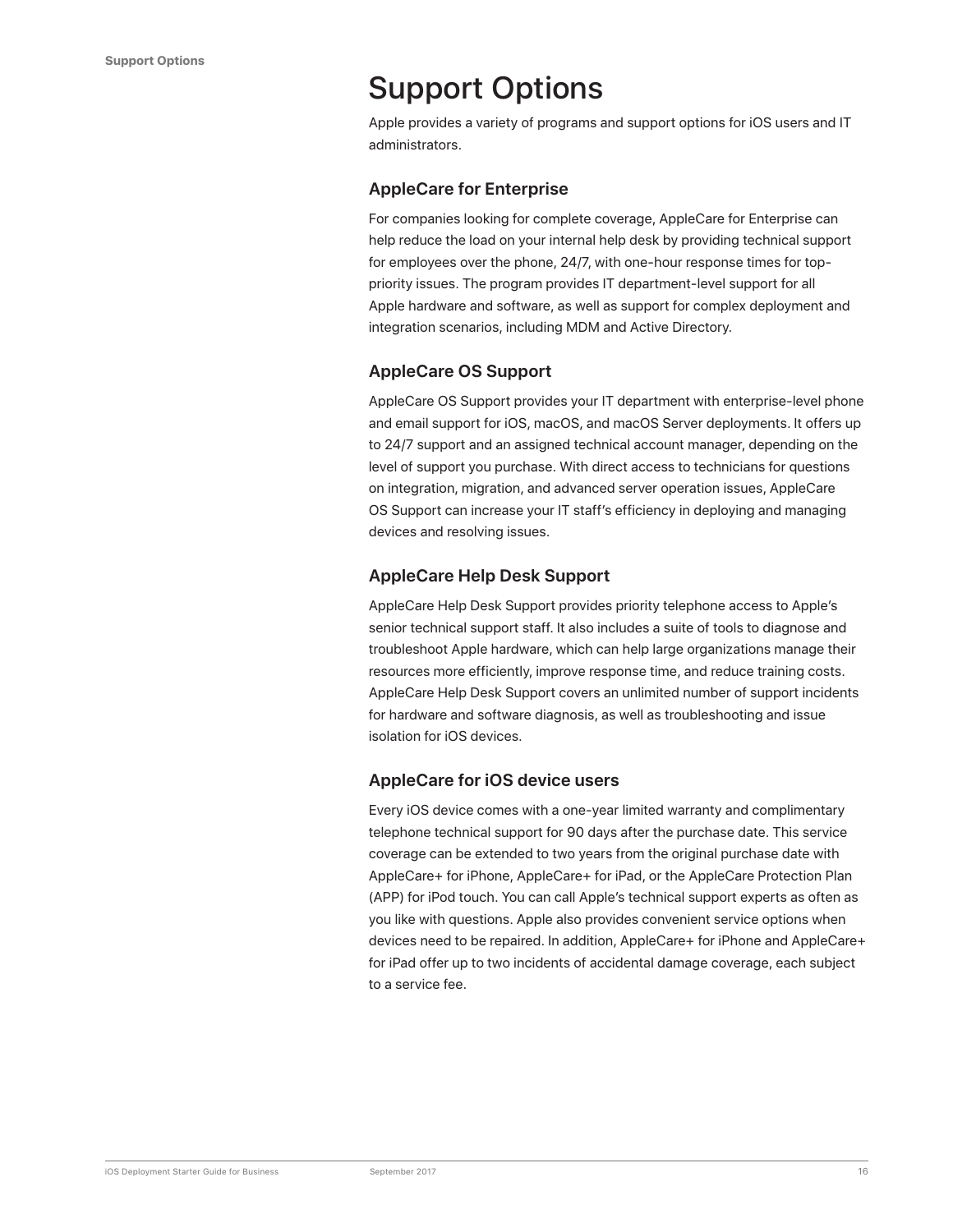### **iOS Direct Service Program**

As a benefit of AppleCare+ and the AppleCare Protection Plan, the iOS Direct Service Program enables your help desk to screen devices for issues without calling AppleCare or visiting an Apple Store. If necessary, your organization can directly order a replacement iPhone, iPad, iPod touch, or in-box accessory.

Learn more about AppleCare programs: www.apple.com/support/professional